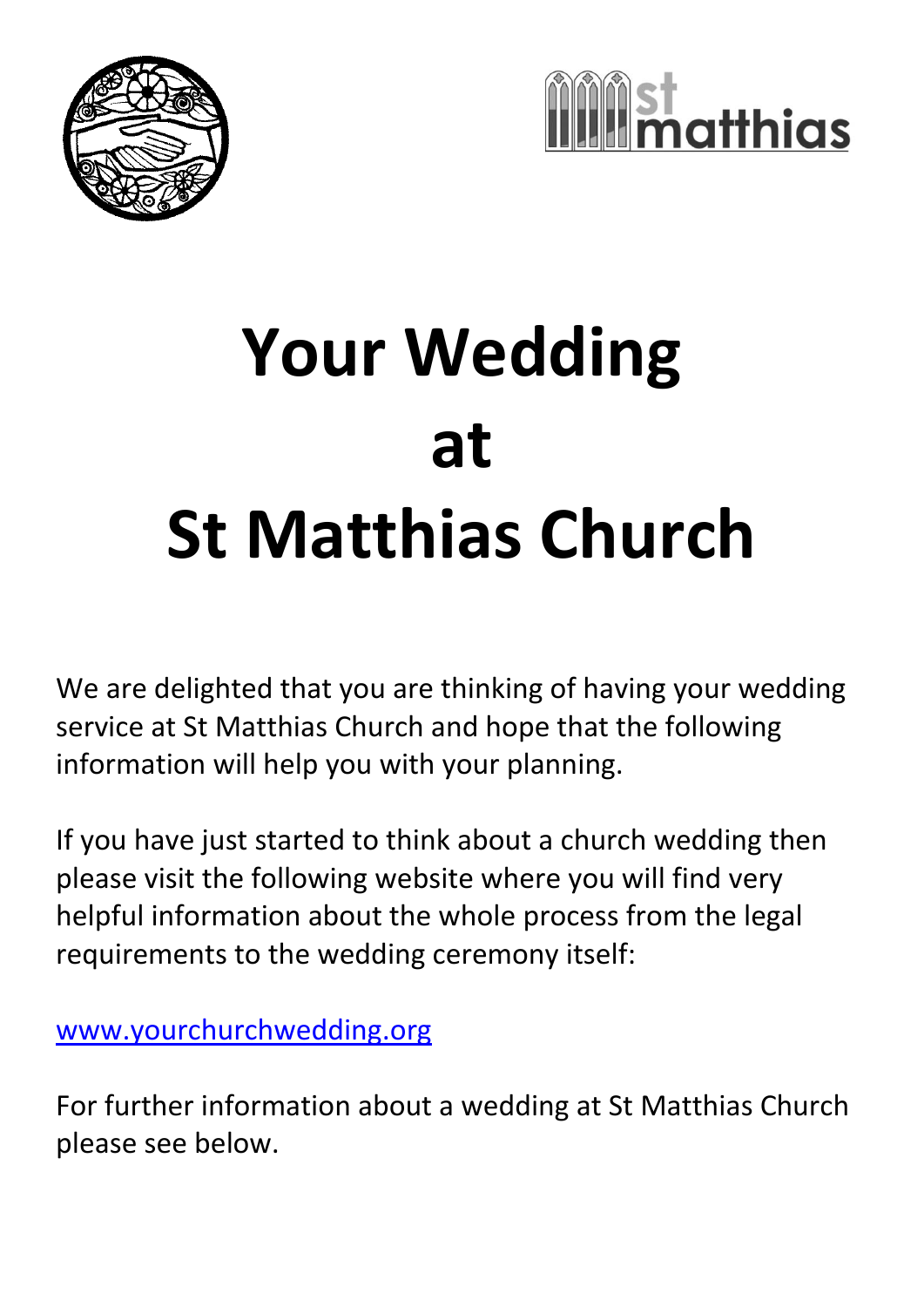# **Useful Information**

#### Legal Requirements

There are certain things that must happen in a church wedding to ensure the marriage complies with both UK civil and church law. For instance, you must be old enough to marry, you need to have a relevant connection to the church where you wish to be married, Banns of Marriage need to be read out before the ceremony or you may need a special licence. You will find further information about all of these rules on the above Church of England website or we can help you with this.

#### Fees

There is a required legal fee for marrying in a church which is set by the Church of England nationally and is the same for every church. If you are marrying within your own parish this fee is £512 for a wedding taking place in 2022. This basic legal fee includes the cost of the vicar, the church, calling your banns, lighting and all administration. There are two other costs for the verger and for audio which total £60 bringing the total payable to £572. The statutory wedding fee doesn't include options which you can accept or decline for example the services of an organist. See below. If you are marrying outside of your own parish there is an additional cost of £48 payable to your parish church for the reading of the banns. You will find a breakdown of the costs and details about how to pay below. The marriage certificate will be issued by the Torbay Register Office and costs £11 plus postage. Phone: 01803 207130 or <https://www.torbay.gov.uk/registrar/copy-certificates/copy-marriage-certificate/>

| Statutory fee for a basic Church of<br>England wedding service, not | 480.00 | <b>Methods of Payment</b>                         |
|---------------------------------------------------------------------|--------|---------------------------------------------------|
| including the banns fee $-$ as<br>above                             |        | Payment to be received 2<br>weeks before date of  |
| Fees for reading the banns at St<br><b>Matthias</b>                 | 32.00  | wedding. Our preferred<br>method of payment is by |
| <b>Total legal fees</b>                                             | 512.00 | BACS if possible.                                 |
| <b>Extra costs</b>                                                  |        |                                                   |
| Verger                                                              | 30.00  | <b>CAF Bank</b>                                   |
| Audio                                                               | 30.00  | Account no: 00024648                              |
| <b>Total including legal fees</b>                                   | 572.00 | Sort code: 405240                                 |
| <b>Optional extra costs</b>                                         |        |                                                   |
| Livestreaming                                                       | 30.00  |                                                   |
| Recording of service on memory card                                 | 10.00  |                                                   |
| Organist                                                            | 75.00  |                                                   |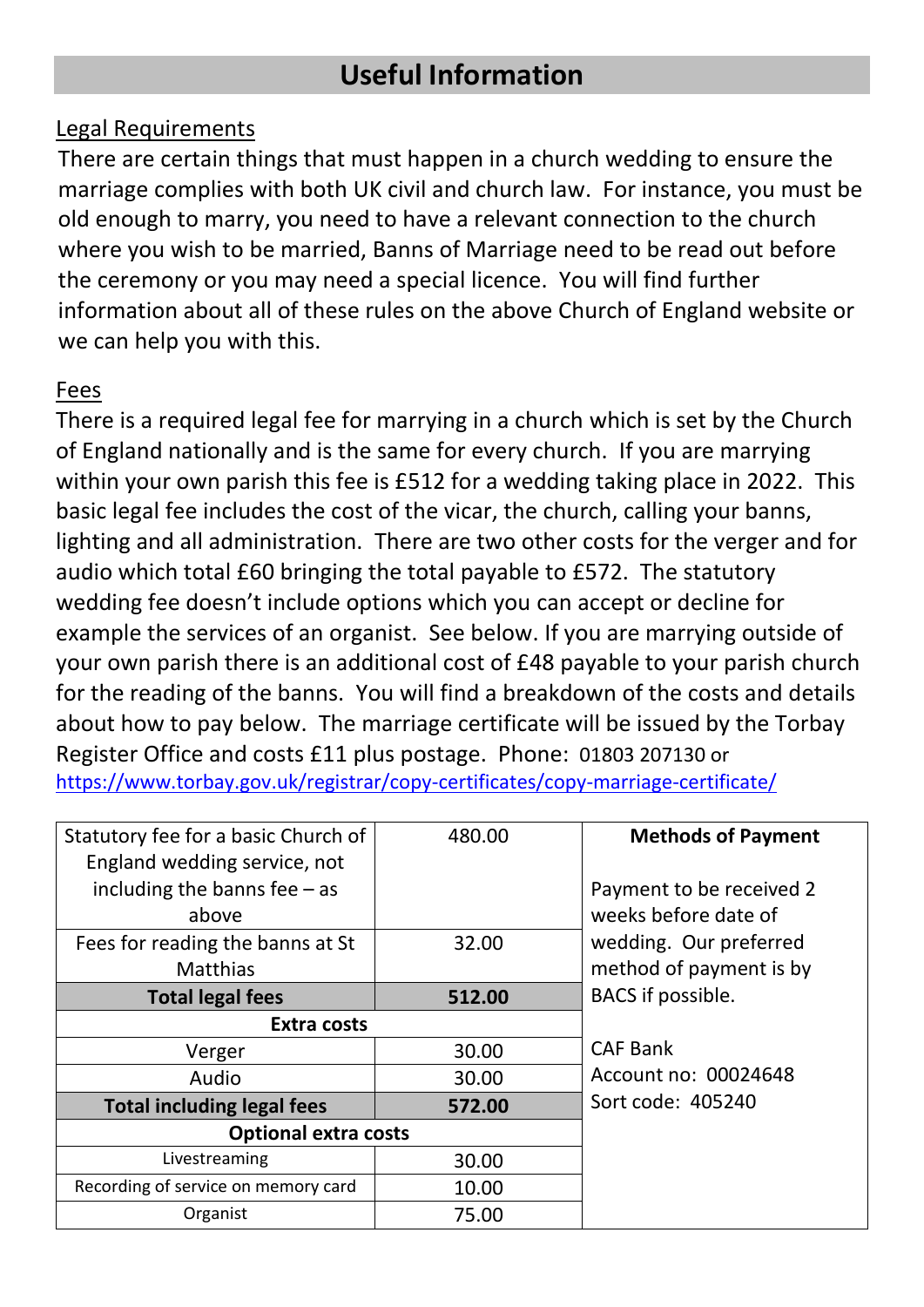# Music

If you would like an organist to play for your wedding then we would be delighted to arrange this with one of our regular organists. There is an additional cost for this – see table above. (We do not currently have a choir at St Matthias Church.)

# Flowers

We do not have a flower service at St Matthias but you are very welcome to arrange for flowers to be provided and we may be able to lend you flower pedestals.

# Photography and Video Recordings

Your guests are welcome to take photos during the signing of the registers and as you walk down the aisle at the end of the service, but we request that photos are not taken during the marriage ceremony itself.

Video recordings may be made by prior arrangement and we would ask that the photographer attends the rehearsal to establish where they can set up. There may be copyright implications regarding video recordings – please see [www.yourchurchwedding.org/article/filming-a-wedding.](http://www.yourchurchwedding.org/article/filming-a-wedding)

# Parking

The small 'piazza' in front of the main (west) entrance is usually reserved for the bridal party. Please let us know if you have guests who are disabled or who have mobility difficulties so that we can make arrangements for their arrival at the church. There is plenty of free on street parking and we have a small car park at the rear of the church for approximately 10 cars.

# Toilets

There is a toilet on the same level as the church just inside the 'link' door and further toilets on the ground floor.

# Confetti

We're very happy that you celebrate with confetti or flower petals outside the church but would ask that they are biodegradable.

# Disabled access and hearing loops

The church is fully accessible from the road. Hearing loops are in place in the church.